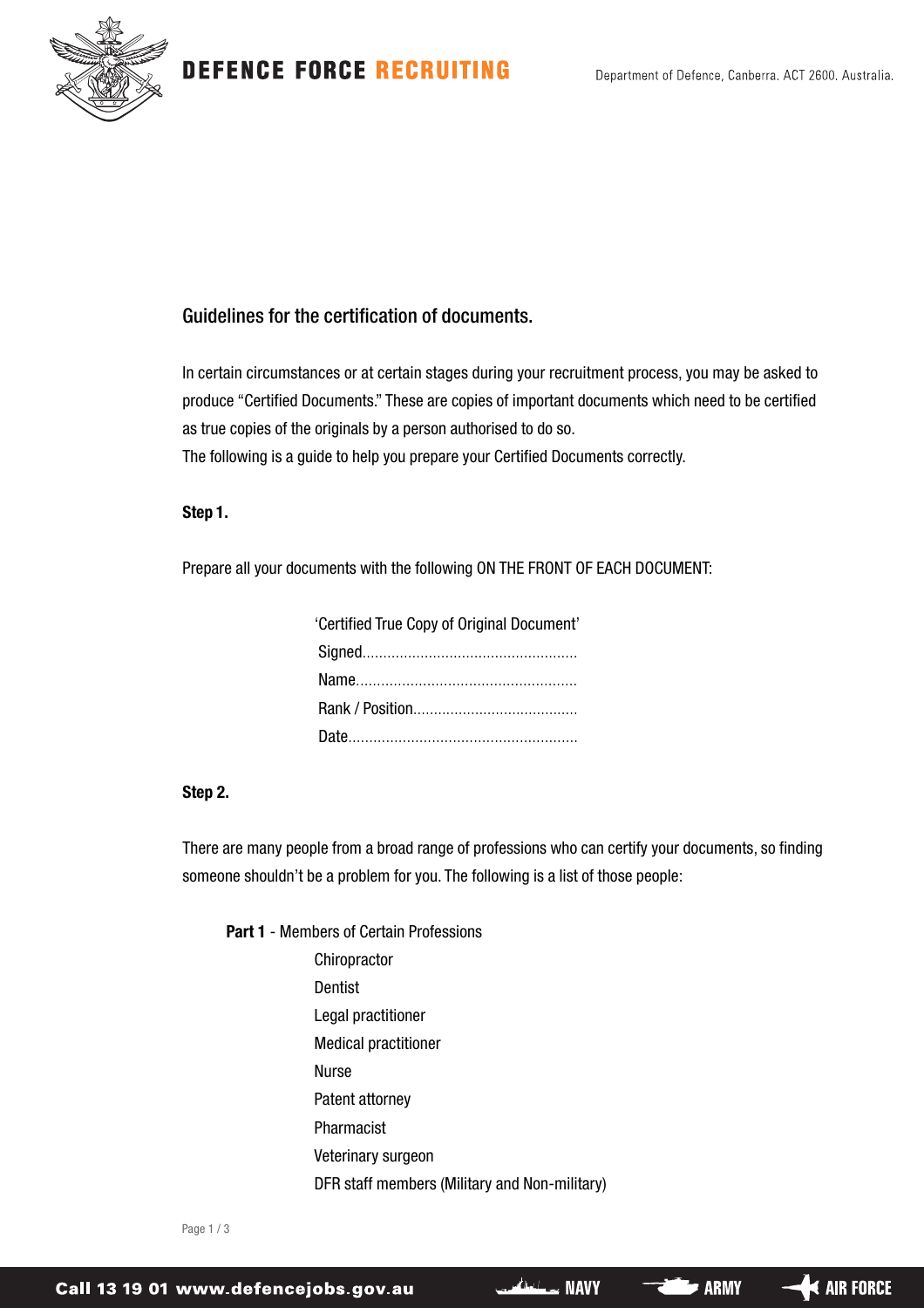# **DEFENCE FORCE RECRUITING**



### **Part 2** - Other Persons

Agent of the Australian Postal Corporation who is in charge of an office supplying postal services to the public. Australian Consular Officer, or Australian Diplomatic Officer, (within the meaning of the Consular Fees Act 1985). Bailiff. Bank officer with five or more years of continuous service. Building society officer with five or more years continuous service. Chief executive officer of a Commonwealth court. Civil marriage celebrant. Clerk of a court. Commissioner for Affidavits. Commissioner of Declarations. Credit union officer with five or more years continuous service. Holder of a statutory office not specified in another item in this part. Judge of a court. Justice of the Peace. Magistrate.

Member of the Australian Defence Force who is:

(a) an officer, or

(b) a non-commissioned officer within the meaning of the Defence Force Discipline Act 1982 with 5 or more years continuous service; or (c) warrant officer within the meaning of that Act.

Member of the Institute of Chartered Accountants in Australia, the Australian Society of Certified Practising Accountants or the National Institute of Accountants.

Page 2 / 3

 $\blacktriangleleft$  air force

**ARMY**